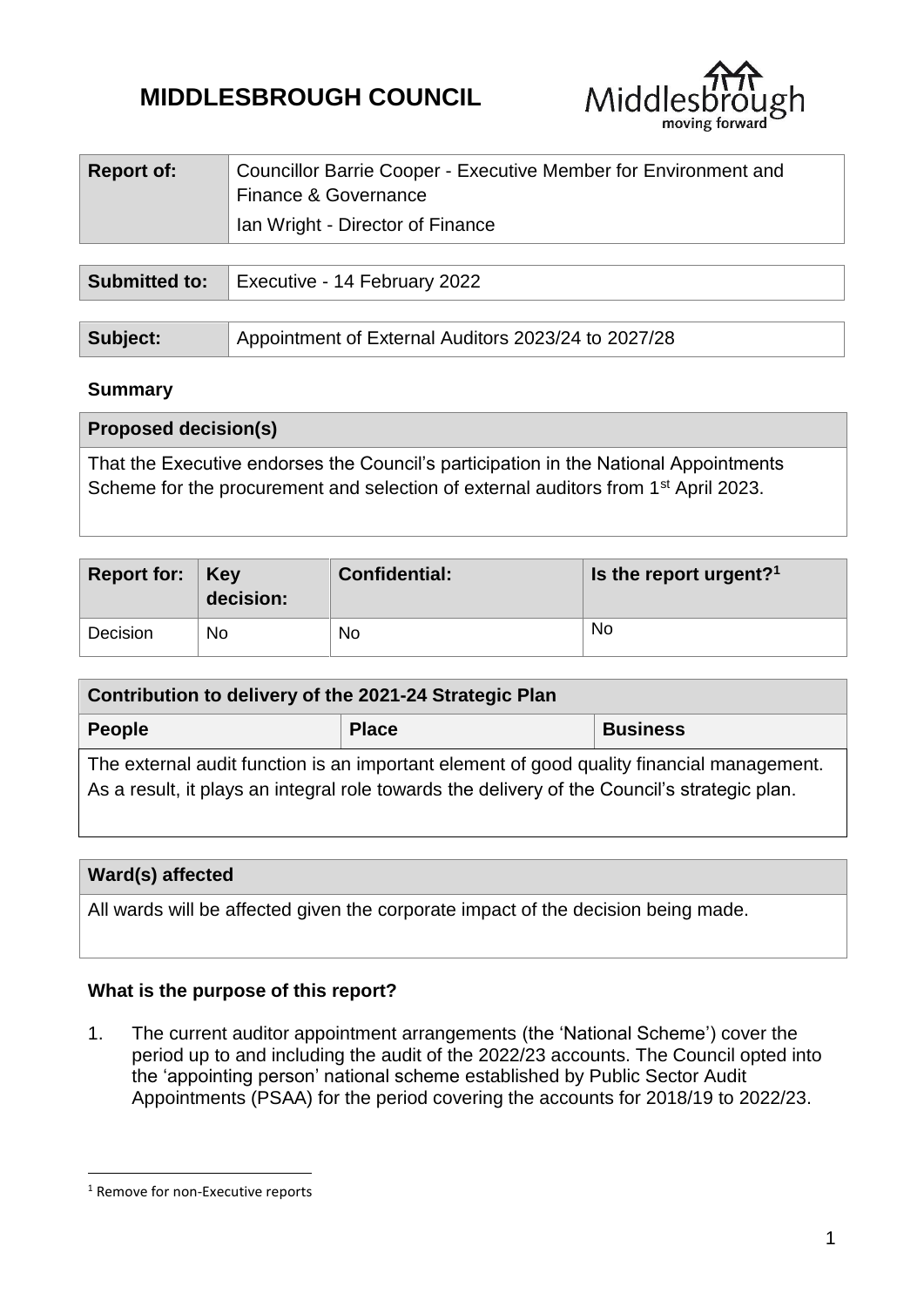- 2. PSAA is now undertaking a procurement for the next appointing period, covering audits of the accounts for the financial years, 2023/24 to 2027/28. During autumn & winter 2021, all local government bodies need to make important decisions about their external audit arrangements from 2023/24. They have options to arrange their own procurement and make the appointment themselves or in conjunction with other bodies, or they can join and take advantage of the national collective scheme administered by PSAA.
- 3. This report considers the options available and asks Executive to endorse a preferred way forward for recommendation to Council.

### **Why does this report require a Member decision?**

4. Under the Local Government Audit & Accountability Act 2014 ("the Act"), the Council is required to appoint an auditor to audit its accounts for each financial year. The preferred option identified by both Officers and the Corporate Affairs and Audit Committee is to opt into the national scheme from 1st April 2023. In order to do this and comply with the regulations, this decision needs to be made by full Council.

### **Report Background**

5. The council has three options under the Audit & Accountability Act 2014. These are as follows:

• To appoint its own auditor, which requires it to follow the procedures set out in the Act.

• To work jointly with other authorities to procure an auditor following the procedures in the Act.

• To opt into the national auditor appointment scheme administered by a body designated by the Secretary of State as the 'appointing person'. The body currently designated for this role is Public Sector Audit Appointments Limited (PSAA).

# **The Appointed Auditor**

- 6. The auditor appointed at the end of the procurement process will undertake the statutory audit of accounts and best value assessment of the council in each financial year, in accordance with all relevant codes of practice and guidance. The appointed auditor is also responsible for investigating questions raised by electors and has powers and responsibilities in relation to Public Interest Reports and statutory recommendations. For Middlesbrough, this covers the audit of both the Council and Teesside Pension Fund accounts.
- 7. The auditor must act independently of the Council and the main purpose of the procurement legislation is to ensure that the appointed auditor is sufficiently qualified and independent.
- 8. The auditor must be registered to undertake local audits by the Financial Reporting Council (FRC) and employ authorised Key Audit Partners to oversee the work. As the report below sets out there is a currently a shortage of registered firms and Key Audit Partners.
- 9. Auditors are regulated by the FRC, which will be replaced by a new body with wider powers, the Audit, Reporting and Governance Authority (ARGA) during the course of the next audit contract. Councils therefore have very limited influence over the nature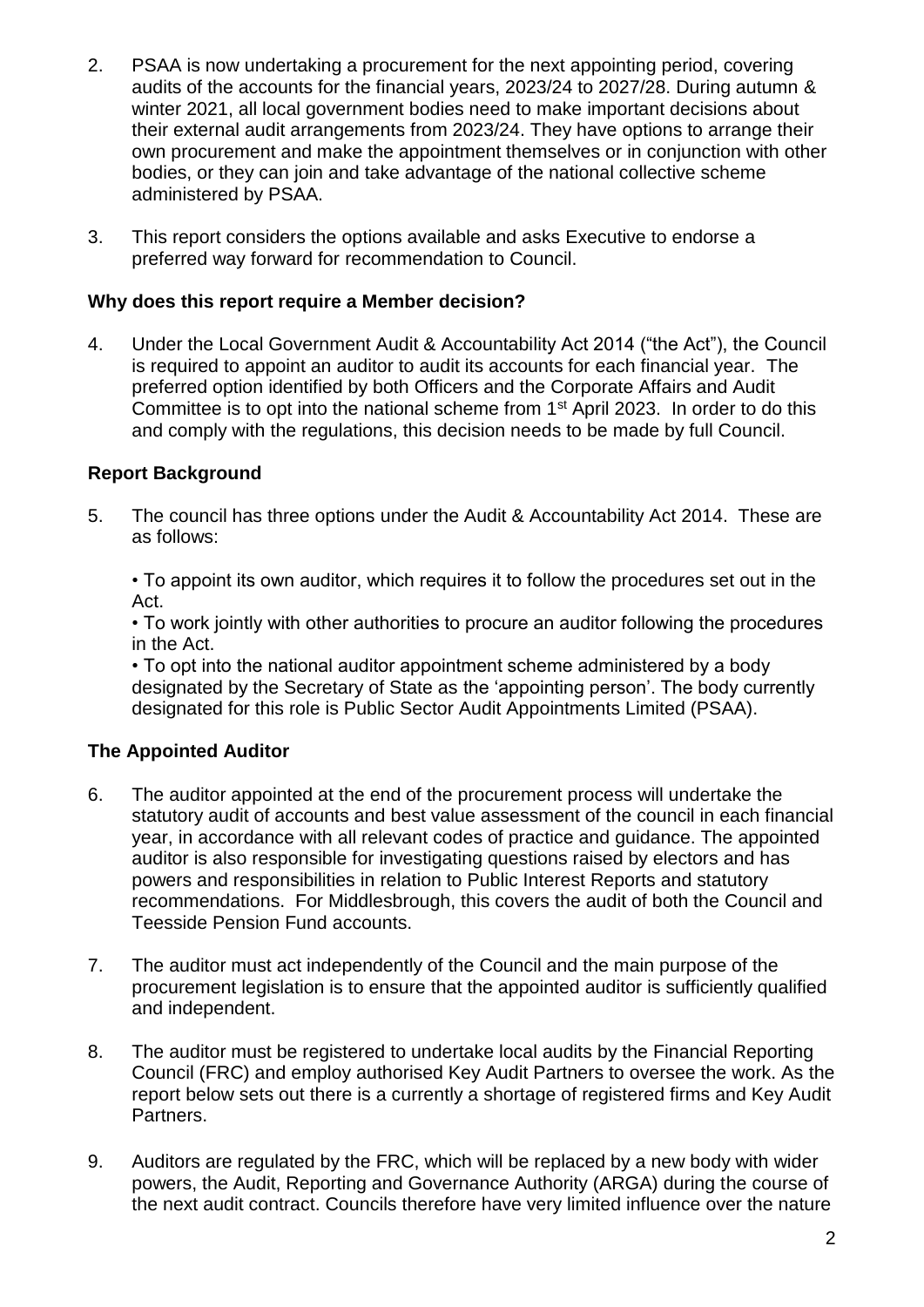of the audit services they are procuring, the nature and quality of which are determined or overseen by third parties.

# **Appointment by the Council itself or acting jointly**

- 10. The Council may elect to appoint its own external auditor under the Act, which would require the Council to;
	- Establish an independent auditor panel to make a stand-alone appointment. The auditor panel would need to be set up by the Council itself, and the members of the panel must be wholly or a majority of independent members as defined by the Act. Independent members for this purpose are independent appointees, excluding current and former elected members (or officers) and their close families and friends. This means that elected members will not have a majority input to assessing bids and choosing to which audit firm to award a contract for the Council's external audit.
	- Manage the contract for its duration, overseen by the Auditor Panel.
- 11. Alternatively, the Act enables the Council to join with other authorities to establish a joint auditor panel. Again, this will need to be constituted of wholly or a majority of independent appointees. Further legal advice would be required on the exact constitution of such a panel having regard to the obligations of each Council under the Act and the Council would need to liaise with other local authorities to assess the appetite for such an arrangement

### **The National Auditor Appointment Scheme**

- 12. PSAA is specified as the 'appointing person' for principal local government under the provisions of the Act and the Local Audit (Appointing Person) Regulations 2015. PSAA let five-year audit services contracts in 2017 for the first appointing period, covering audits of the accounts from 2018/19 to 2022/23. It is now undertaking the work needed to invite eligible bodies to opt in for the next appointing period, from the 2023/24 audit onwards, and to complete a procurement for audit services. PSAA is a not-for-profit organisation whose costs are around 4% of the scheme with any surplus distributed back to scheme members.
- 13. In summary the national opt-in scheme provides the following:
	- the appointment of a suitably qualified audit firm to conduct audits for each of the five financial years commencing 1 April 2023;
	- appointing the same auditor to other opted-in bodies that are involved in formal collaboration or joint working initiatives to the extent this is possible with other constraints;
	- managing the procurement process to ensure both quality and price criteria are satisfied. PSAA has sought views from the sector to help inform its detailed procurement strategy;
	- ensuring suitable independence of the auditors from the bodies they audit and managing any potential conflicts as they arise during the appointment period;
	- minimising the scheme management costs and returning any surpluses to scheme members;
	- consulting with authorities on auditor appointments, giving the Council the opportunity to influence which auditor is appointed;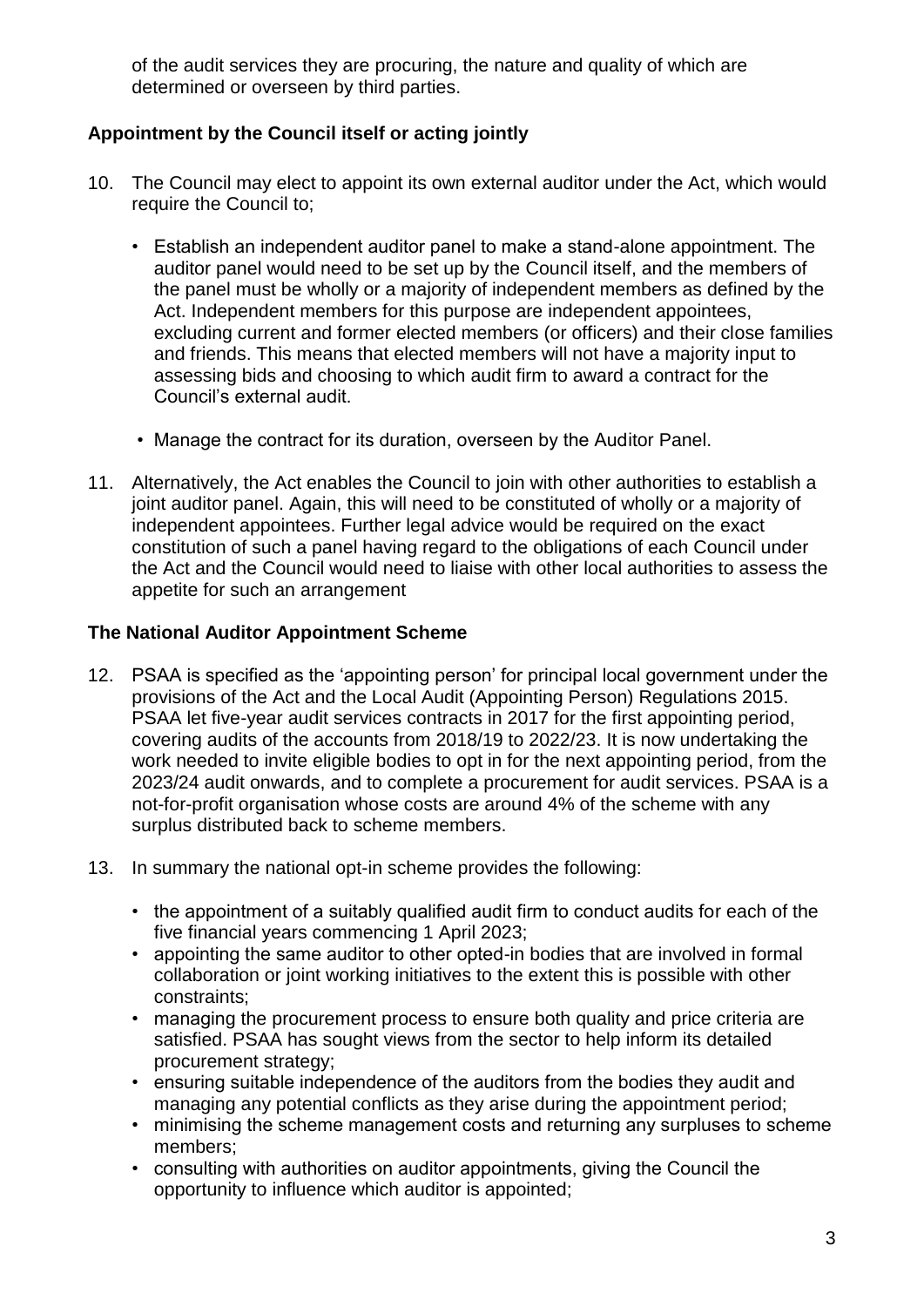- consulting with authorities on the scale of audit fees and ensuring these reflect scale, complexity, and audit risk; and
- ongoing contract and performance management of the contracts once these have been let.

### **Pressures in the current audit market and delays in issuing audit opinions**

- 14. Much has changed in the local audit market since audit contracts were last awarded in 2017. At that time the audit market was relatively stable, there had been few changes in audit requirements, and local audit fees had been reducing over a long period. 98% of those bodies eligible opted into the national scheme and attracted very competitive bids from audit firms. The resulting audit contracts took effect from 1 April 2018.
- 15. During 2018 a series of financial crises and failures in the private sector year led to questioning about the role of auditors and the focus and value of their work. Four independent reviews were commissioned by Government: Sir John Kingman's review of the Financial Reporting Council (FRC), the audit regulator; the Competition and Markets Authority review of the audit market; Sir Donald Brydon's review of the quality and effectiveness of audit; and Sir Tony Redmond's review of local authority financial reporting and external audit. The recommendations are now under consideration by Government, with the clear implication that significant reforms will follow. A new audit regulator (ARGA) is to be established, and arrangements for system leadership in local audit are to be introduced. Further change will follow as other recommendations are implemented.
- 16. The Kingman review has led to an urgent drive for the FRC to deliver rapid, measurable improvements in audit quality. This has created a major pressure for audit firms to ensure full compliance with regulatory requirements and expectations in every audit they undertake. By the time firms were conducting 2018/19 local audits during 2019, the measures they were putting in place to respond to a more focused regulator were clearly visible. To deliver the necessary improvements in audit quality, firms were requiring their audit teams to undertake additional work to gain deeper levels of assurance. However, additional work requires more time, posing a threat to the firms' ability to complete all their audits by the target date for publication of audited accounts. Delayed opinions are not the only consequence of the FRC's drive to improve audit quality. Additional audit work must also be paid for. As a result, many more fee variation claims have been needed than in prior years.
- 17. This situation has been accentuated by growing auditor recruitment and retention challenges, the complexity of local government financial statements and increasing levels of technical challenges, as bodies explore innovative ways of developing new or enhanced income streams to help fund services for local people. These challenges have increased in subsequent audit years, with Covid-19 creating further significant pressure for finance and audit teams.
- 18. None of these problems is unique to local government audit. Similar challenges have played out in other sectors, where increased fees and disappointing responses to tender invitations have been experienced during the past two years.

# **The Invitation**

19. PSAA is now inviting the Council to opt in for the second appointing period for the National Scheme, from 2023/24 to 2027/28, along with all other eligible authorities.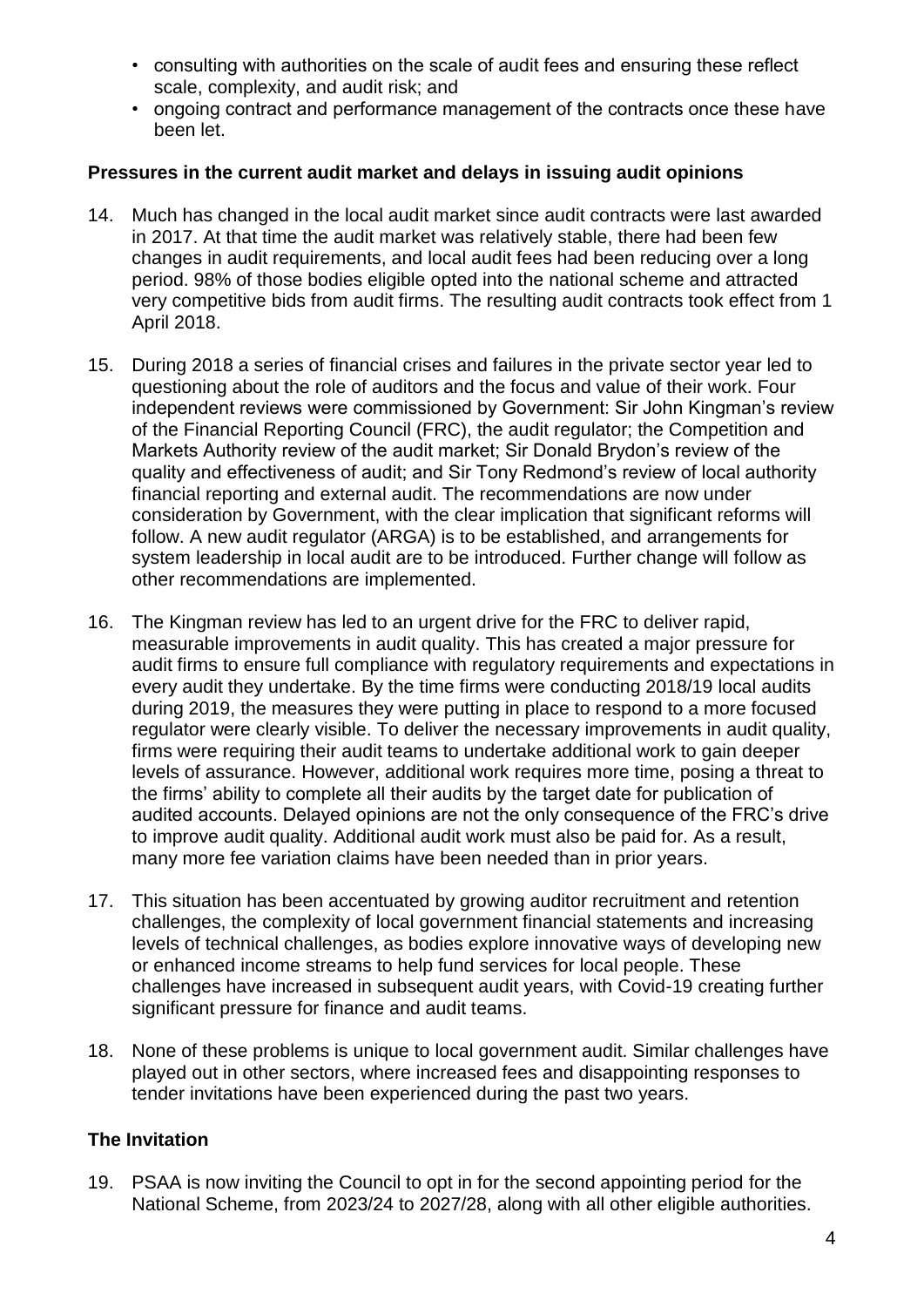Based on the level of opt-ins it will then enter into contracts with appropriately qualified audit firms and appoint a suitable firm to be the Council's auditor.

# **The next audit procurement**

- 20. The prices submitted by bidders through the procurement will be the key determinant of the value of audit fees paid by opted-in bodies. PSAA will:
	- seek to encourage realistic fee levels and to benefit from the economies of scale associated with procuring on behalf of a significant number of bodies;
	- continue to pool scheme costs and charge fees to opted-in bodies in accordance with the published fee scale as amended following consultations with scheme members and other interested parties (pooling means that everyone within the scheme will benefit from the prices secured via a competitive procurement process – a key part of the national collective scheme);
	- continue to minimise its own costs, around 4% of scheme costs, and as a not-forprofit company will return any surplus funds to scheme members;
	- PSAA will seek to encourage market sustainability in its procurement. Firms will be able to bid for a variety of differently sized contracts so that they can match their available resources and risk appetite to the contract for which they bid. They will be required to meet appropriate quality standards and to reflect realistic market prices in their tenders, informed by the scale fees and the supporting information provided about each audit. Where regulatory changes are in process which affect the amount of audit work suppliers must undertake, firms will be informed as to which developments should be priced into their bids.
- 21. The scope of a local audit is currently fixed. It is determined by the Code of Audit Practice (currently published by the National Audit Office), the format of the financial statements (specified by the Local Authority Accounting Code of Practice from CIPFA) and the application of auditing standards regulated by the FRC. These factors apply to all local audits irrespective of whether an eligible body decides to opt into PSAA's national scheme or chooses to make its own separate arrangements. The requirements are mandatory; they shape the work auditors undertaken and have a bearing on the actual fees required.
- 22. The current base fee for the external audit contract set by PSAA in late 2017 for the five year contract was £88,758. However, Executive may be aware that the fees charged over the contract have been higher than this due to the additional work mentioned above on corporate governance failures, plus specific issues at Middlesbrough on the financial statements work or the value for money assessment. The total fee chargeable for 2019/20 and 2020/21 being almost two to three times higher than the base amount for both the Council and Teesside Pension Fund's accounts.
- 23. There are currently nine audit providers eligible to audit local authorities and other relevant bodies under local audit legislation. This means that a local procurement exercise would seek tenders from the same firms as the national procurement exercise, subject to the need to manage any local independence issues. Local firms cannot be invited to bid. Local procurements must deliver the same audit scope and requirements as a national procurement, reflecting the auditor's statutory responsibilities.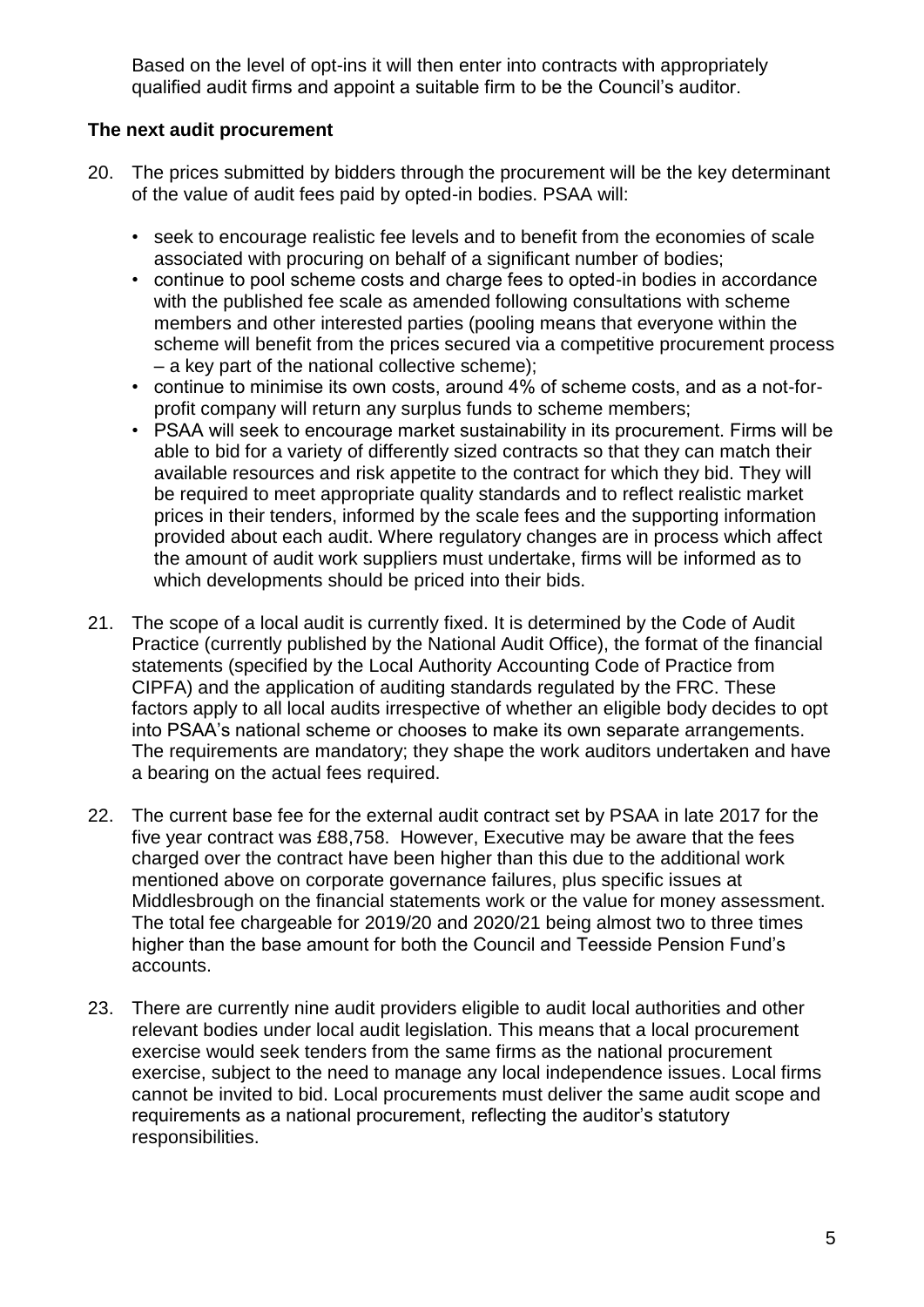# **Assessment of Options**

- 24. If the Council did not opt in to the national scheme, there would be a need to establish an independent auditor panel to make a stand-alone appointment. The auditor panel would need to be set up by the Council itself, and the members of the panel must be wholly or a majority of independent members as defined by the Act. Independent members for this purpose are independent appointees, excluding current and former elected members (or officers) and their close families and friends. This means that elected members will not have a majority input to assessing bids and choosing to which audit firm to award a contract for the Council external audit.
- 25. Alternatively, the Act enables the Council to join with other authorities to establish a joint auditor panel. Again, this will need to be constituted of wholly or a majority of independent appointees. Further legal advice would be required on the exact constitution of such a panel having regard to the obligations of each Council under the Act and the Council would need to liaise with other local authorities to assess the appetite for such an arrangement.
- 26. These would be more resource-intensive processes to implement for the council, and without the bulk buying power of the sector-led procurement would be likely to result in a more costly service. It would also be more difficult to manage quality and independence requirements through a local appointment process. The council is unable to influence the scope of the audit and the regulatory regime inhibits the council's ability to affect quality.
- 27. The Council and its auditor panel would need to maintain ongoing oversight of the contract. Local contract management cannot, however, influence the scope or delivery of an audit.
- 28. The national offer provides the appointment of an independent auditor with limited administrative cost to the council. By joining the scheme, the council would be acting with other councils to optimise the opportunity to influence the market that a national procurement provides.

# **The Way Forward**

- 29. Regulation 19 of the Local Audit (Appointing Person) Regulations 2015 requires that a decision to opt in to the national appointment scheme must be made by a meeting of the Council. The Council then needs to respond formally to PSAA's invitation in the form specified by PSAA by the close of the opt-in period (11 March 2022).
- 30. PSAA will commence their formal procurement process in early February 2022. It expects to award contracts in August 2022 and will then consult with authorities on the appointment of auditors so that it can make appointments by the statutory deadline of 31 December 2022.
- 31. If the Council want to opt-in, a decision will need to be made by full Council before 11<sup>th</sup> March 2022 so that a formal reply can be provided by the Director of Finance. The aim would be for this report to go to the same meeting as the approval of the budget on 23<sup>rd</sup> February.
- 32. This report was discussed previously at Corporate Affairs and Audit Committee on 8<sup>th</sup> December 2021 given their responsibility for the external audit function under the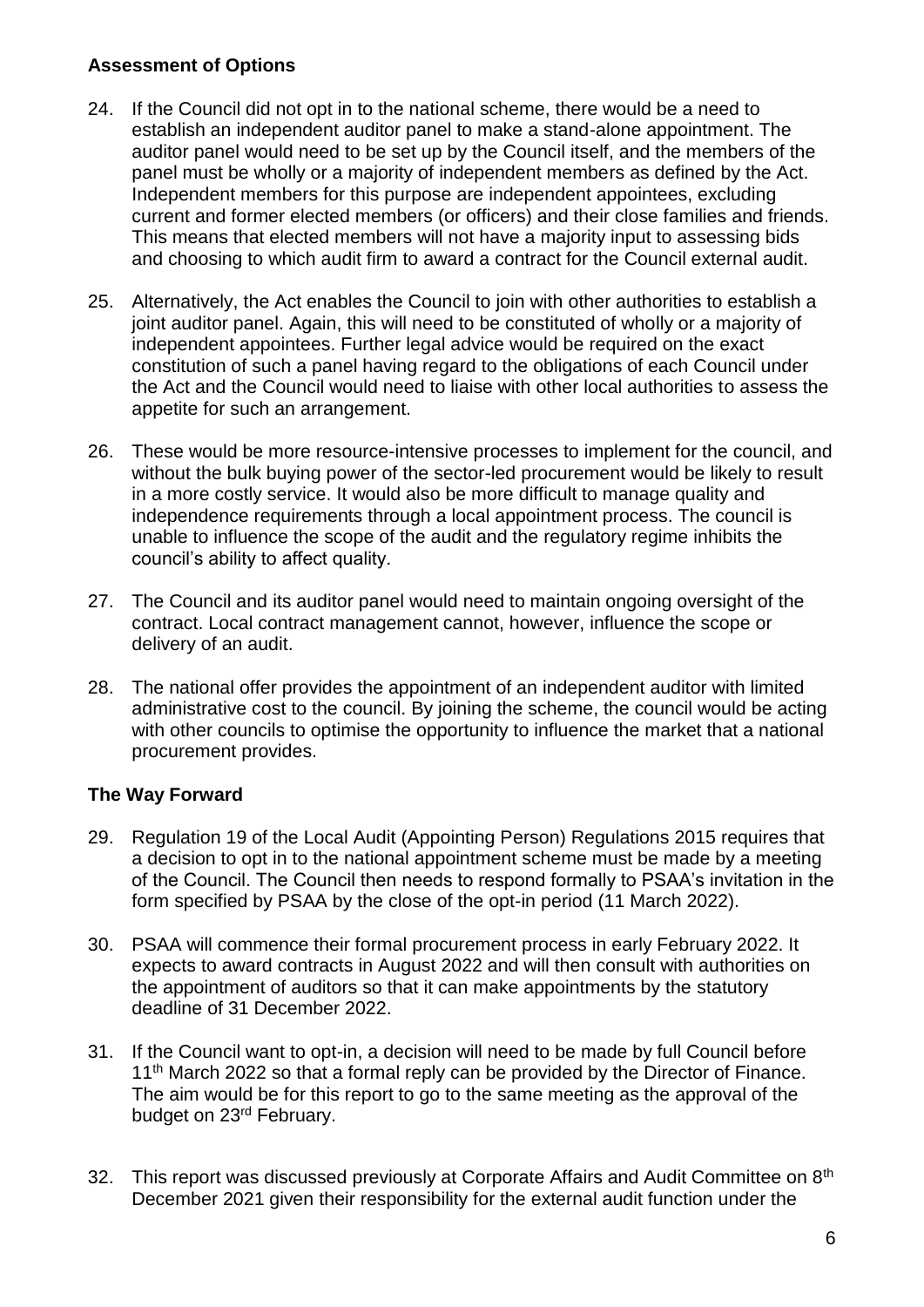Constitution. There was broad support from Members to participate in the PSAA national appointments scheme.

# **What decision(s) are being asked for?**

33. That the Executive endorses the Council's participation in the National Appointments Scheme for the procurement and selection of external auditors from 1<sup>st</sup> April 2023.

# **Why is this being recommended?**

34. The scheme delivered by PSAA is the most effective and efficient way of delivering local audit services to the Council, and to the appropriate level of quality required by the National Audit Office and the Financial Reporting Council, for the next five years from 1st April 2023.

# **Other potential decisions and why these have not been recommended**

35. The other potential decisions are outlined in the 'assessment of options' section within the report with pros and cons highlighted of all three options. The opt-in to the National Auditor Appointments scheme has a number of significant benefits, as against establishing a local or joint audit panel.

# **Impact(s) of recommended decision(s)**

36. The recommended decision will ensure that the Council complies with the requirement to have an external auditor in place prior to the relevant financial year. To an extent, this is about ensuring service continuity as opposed to any level of change in relation to the new contract.

# *Legal*

- 37. Section 7 of the Local Audit and Accountability Act 2014 requires a relevant Council to appoint a local auditor to audit its accounts for a financial year not later than 31 December in the preceding year.
- 38. Section 8 governs the procedure for their appointment including that the Council must consult and take account of the advice of its auditor panel on the selection and appointment of a local auditor. Section 8 provides that where a relevant Council is a local Council operating executive arrangements, the function of appointing a local auditor to audit its accounts is not the responsibility of an executive of the Council under those arrangements.
- 39. Section 12 makes provision for the failure to appoint a local auditor. The Council must immediately inform the Secretary of State, who may direct the Council to appoint the auditor named in the direction or appoint a local auditor on behalf of the Council.
- 40. Section 17 gives the Secretary of State the power to make regulations in relation to an 'appointing person' specified by the Secretary of State. This power has been exercised in the Local Audit (Appointing Person) Regulations 2015 (SI 192) and this gives the Secretary of State the ability to enable a sector-led body to become the appointing person. In July 2016 the Secretary of State specified PSAA as the appointing person.